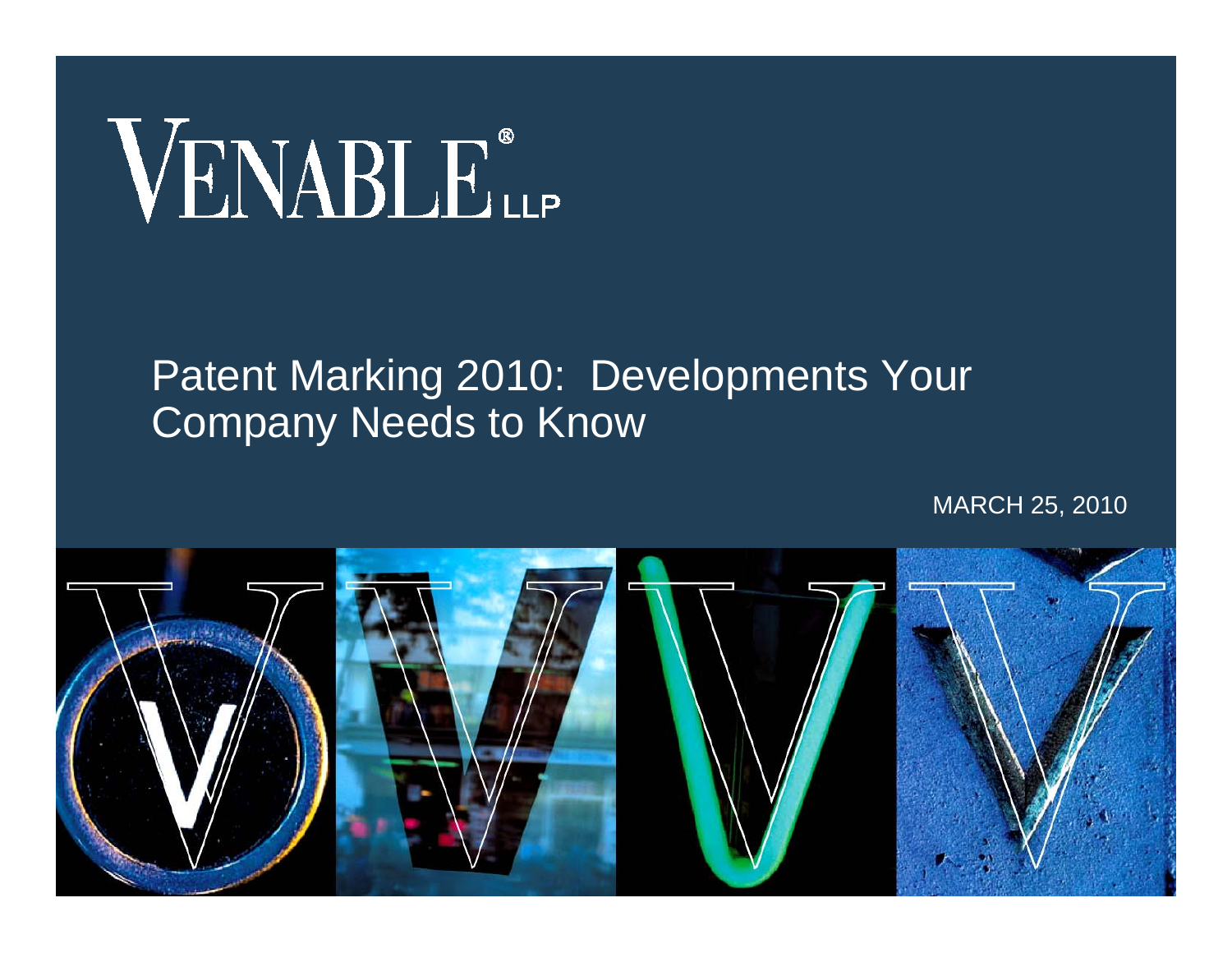#### Agenda

- $\overline{\phantom{a}}$ **Introductions**
- $\mathcal{L}_{\mathcal{A}}$ What Is Patent Marking?
- $\mathbb{R}^3$  The Who, What, Where, When and Why of Patent Marking
- $\mathcal{L}_{\mathcal{A}}$ Dangers of False Marking
- $\sim$ Best Practices
- $\mathcal{L}_{\mathcal{A}}$ **Questions**

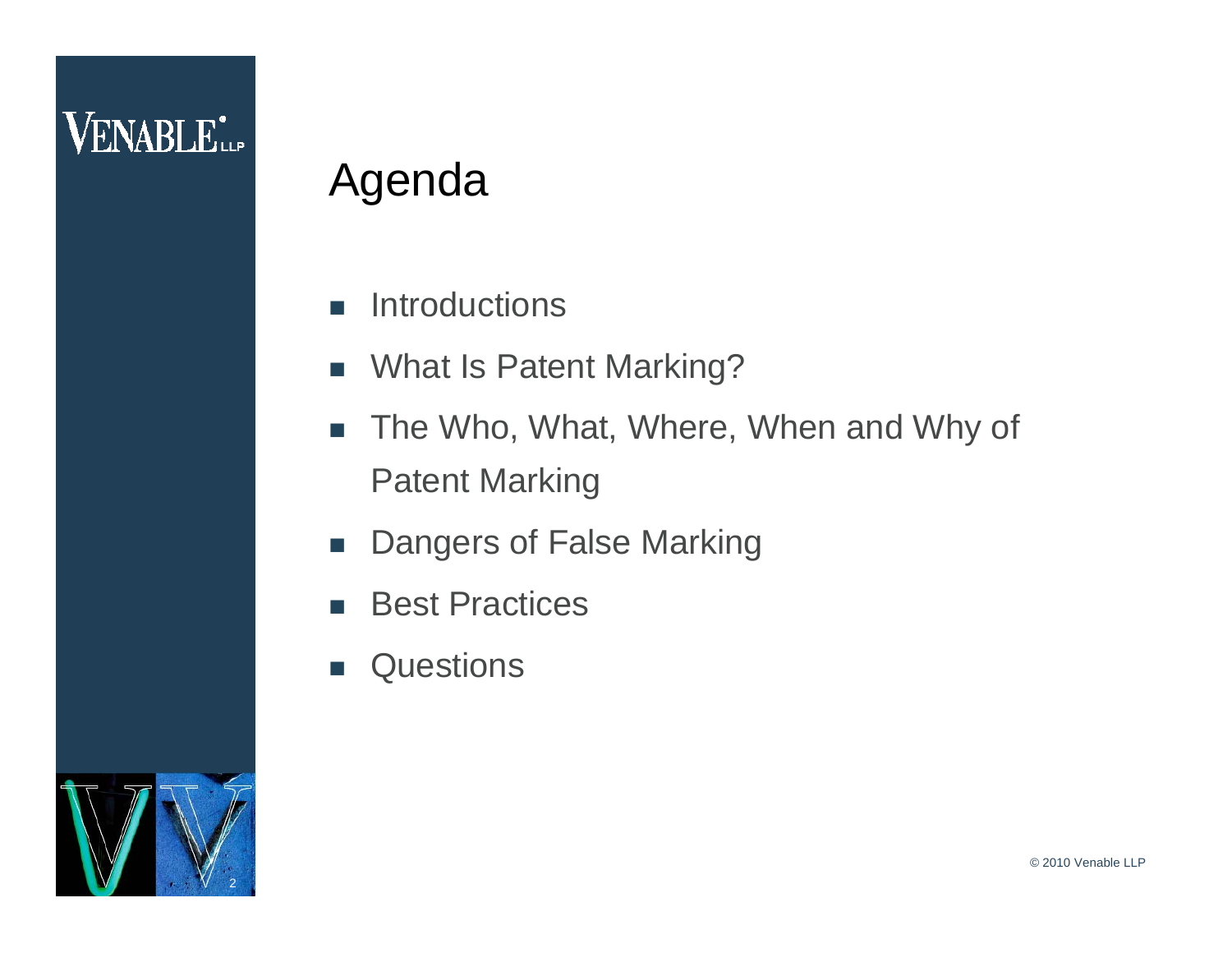

## Robert L. Wilkins

#### **Partner** rlwilkins@Venable.com

Robert Wilkins is a trial and appellate lawyer in Venable's corporate defense/white collar, technology and commercial litigation practice groups.

Based on his success in cutting-edge litigation, Mr. Wilkins was named one of "90 Greatest Washington Lawyers of the Last 30 Years" by the *Legal Times*, and one of "40 under 40 most successful young litigators in America" by the *National Law Journal*. In addition, *Washingtonian* magazine named him one of the city's top criminal defense lawyers.

As former special litigation chief for the District of Columbia Public Defender Service, Mr. Wilkins tried over 30 cases, argued numerous appeals, handled judicial investigations, and coordinated impact litigation and government relations. This led the *Legal Times* to call him "the office's premier advocate for defendants' rights."

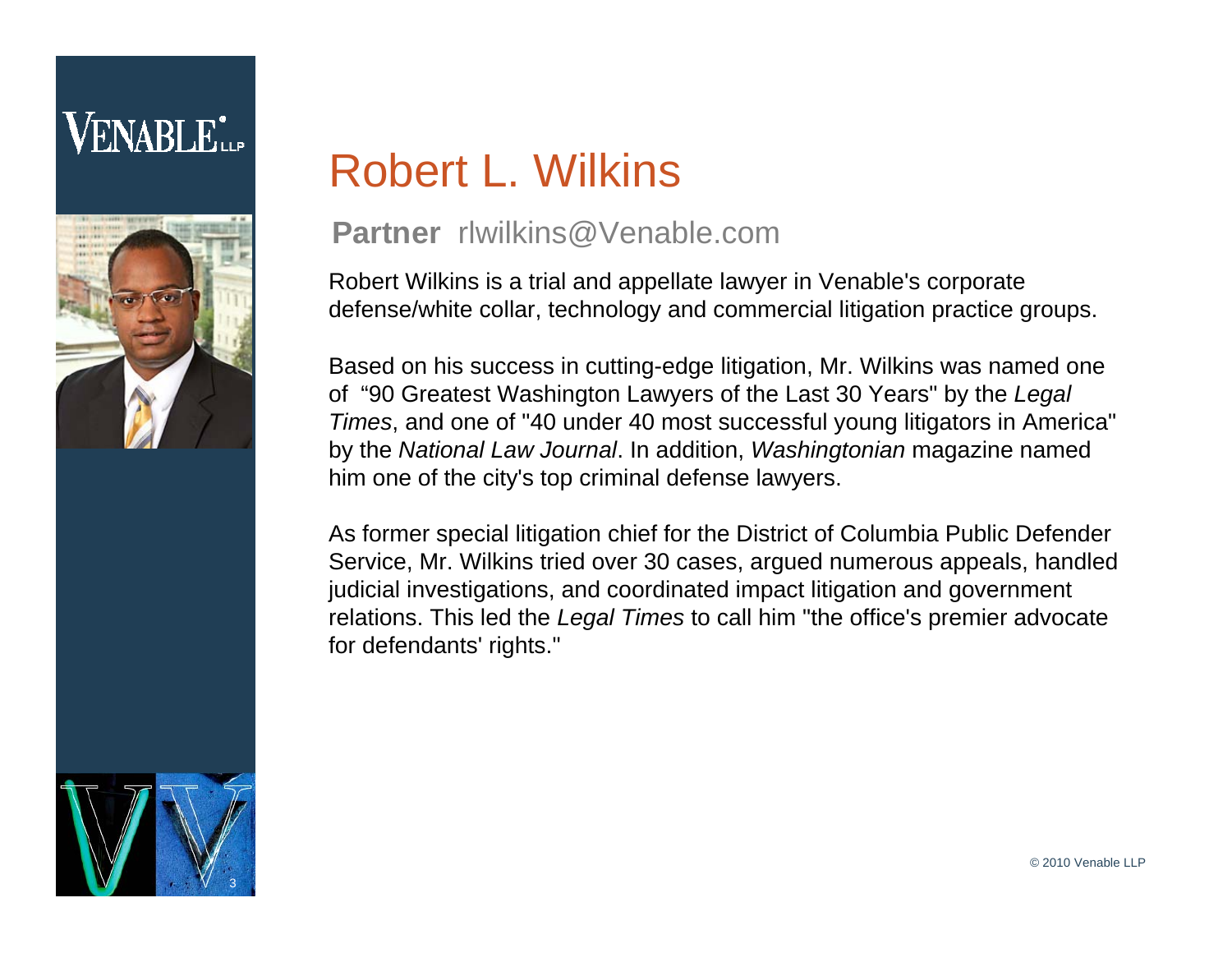#### **VENABLE**\*





#### **Partner** jrburdett@Venable.com

Jim Burdett focuses on all aspects of intellectual property law. His practice emphasizes: strategic counsel; complex litigation; legislative advice; technology licensing; and patent portfolio development. He is a registered patent attorney.

Mr. Burdett brings more than 30 years of experience in the computing and telecommunications arts to his intellectual property practice. A former Director of Worldwide Patent Development for an innovative Fortune 100 technology company, he helps maximize and leverage each client's intellectual assets. He is thoroughly familiar with: microprocessor-based systems; digital and optical communication devices and protocols; data compression, decompression, and encryption algorithms; and magnetic and optical storage devices, and storage area networks.

He is experienced in handling the technical aspects of complex patent infringement litigation, and was on the brief in behalf of Wal-Mart in the successful appeal and remand of *Nike Inc. v. Wal-Mart Stores Inc.,* 138 F.3d 1437, 46 U.S.P.Q.2d 1001 (Fed. Cir. 1998).

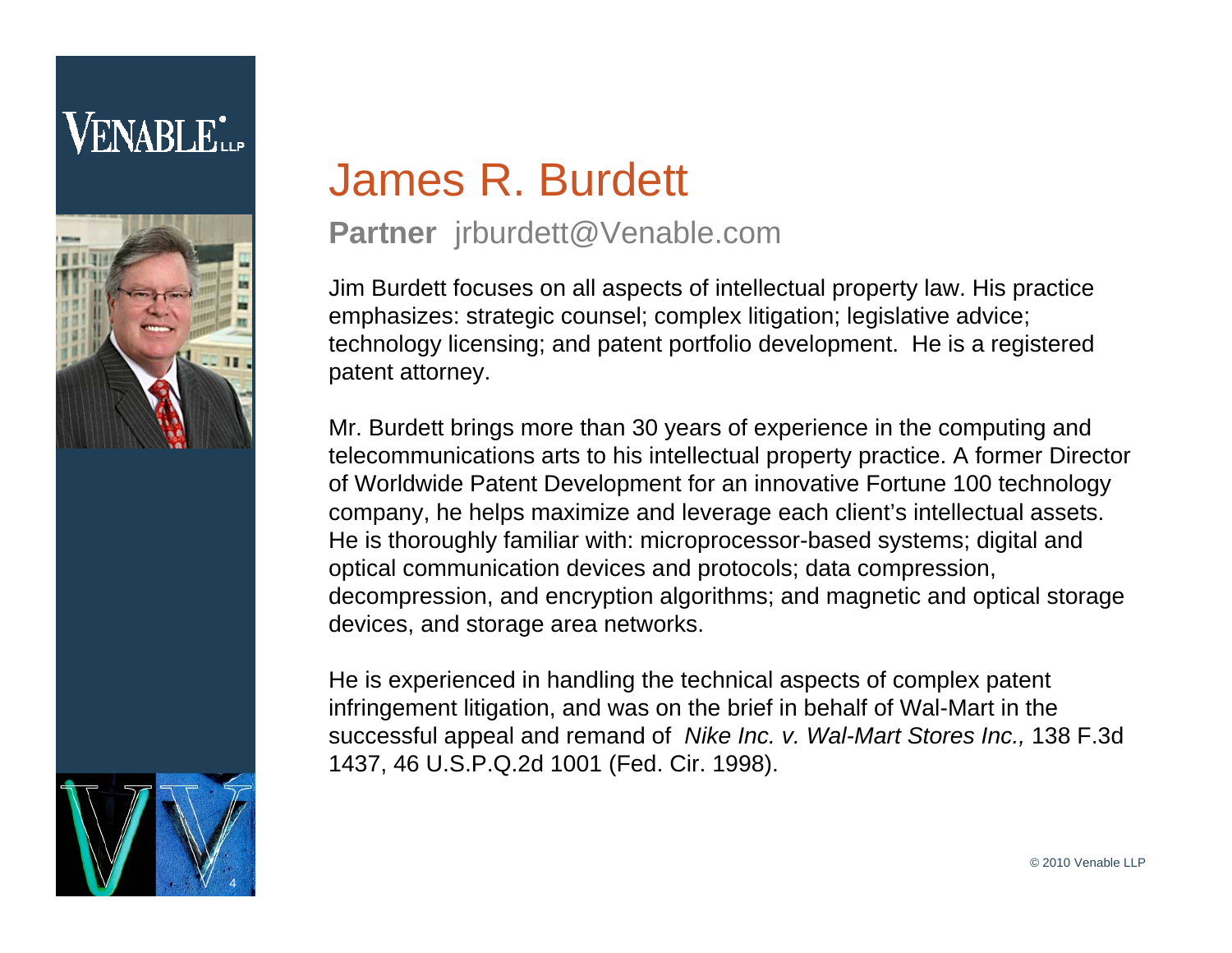

#### Rebecca Goldsmith Lombard

#### **Partner** rglombard@Venable.com

Rebecca Lombard is a skilled litigator who works primarily on patent litigation as well as on matters involving FDA regulatory and antitrust litigation proceedings.

Ms. Lombard has extensive experience litigating Hatch-Waxman statutory patent infringement cases and other actions involving prescription pharmaceutical drugs, including several blockbuster drugs. In addition to her considerable Hatch-Waxman experience, she has also prosecuted and defended traditional actions for patent infringement, trade secret, trademark and copyright matters for a variety of other industries such as medical devices, software, consumer products, and manufacturing. In these matters, she has worked on all phases of pre-trial and post-trial proceedings. She has prepared appellate briefs to the U.S. Court of Appeals for the Federal Circuit on a variety of matters involving diverse technical and non-technical subjects. In addition, she has brought two successful patent infringement matters under Section 337 before the U.S. International Trade Commission.

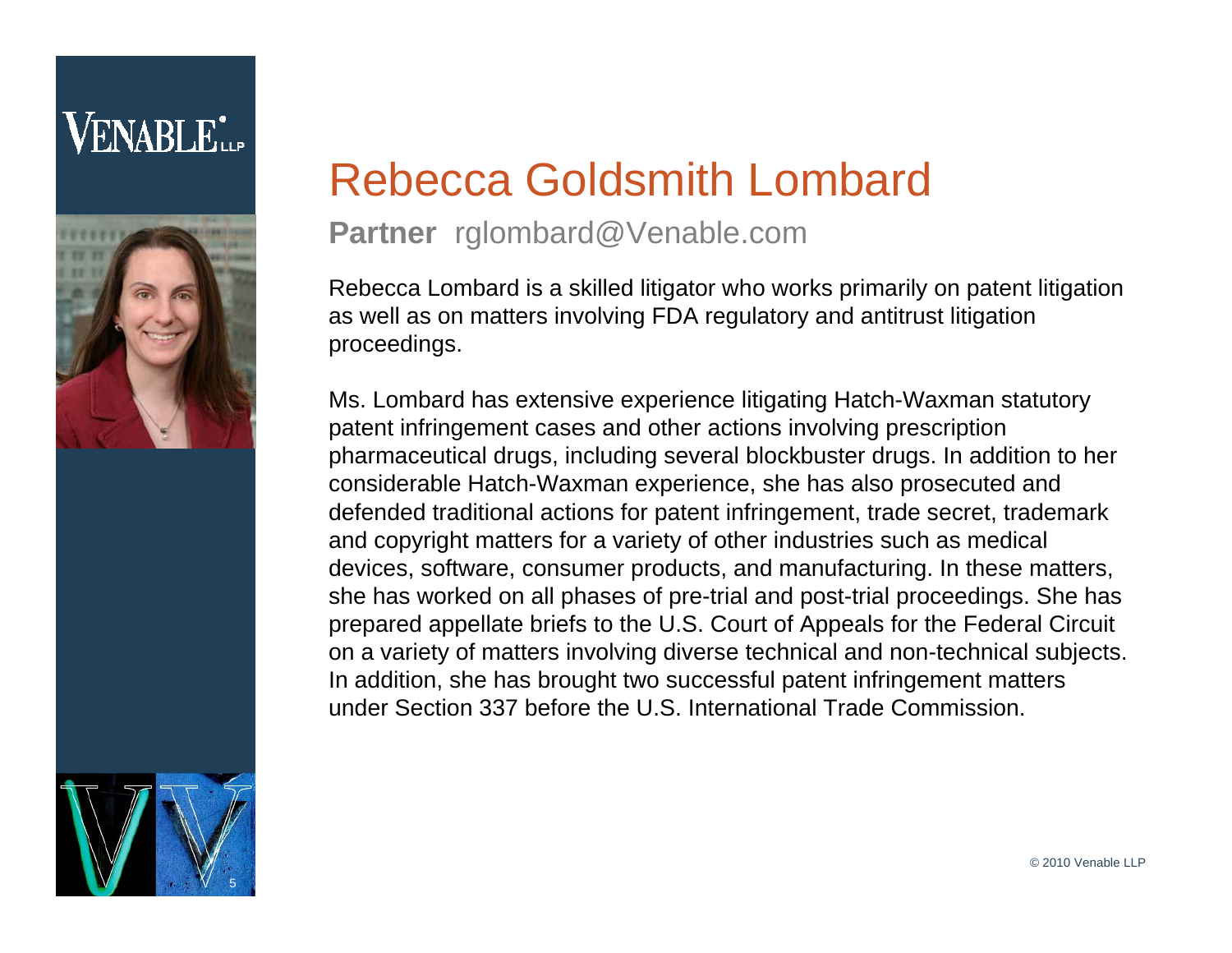## **VENABLE**\*



#### Lisa M. Kattan

#### **Associate** lmkattan@Venable.com

Lisa Kattan is an intellectual property litigator who focuses her practice on complex patent litigation. Ms. Kattan is registered to practice before the U.S. Patent and Trademark Office.

Ms. Kattan has experience with all phases of patent litigation, including client counseling, bench and jury trials, Markman hearings, and all aspects of discovery, including developing expert opinions and presenting and questioning witnesses at depositions and at trial. Ms. Kattan has litigated in federal district courts throughout the U.S., the Court of Federal Claims, and the International Trade Commission, in cases involving technologies including small molecule pharmaceuticals, biotechnology, medical devices, polymers and consumer devices. Ms. Kattan has been involved in several appeals before the Federal Circuit. Ms. Kattan also has litigated trade secret, trademark and false advertising claims.

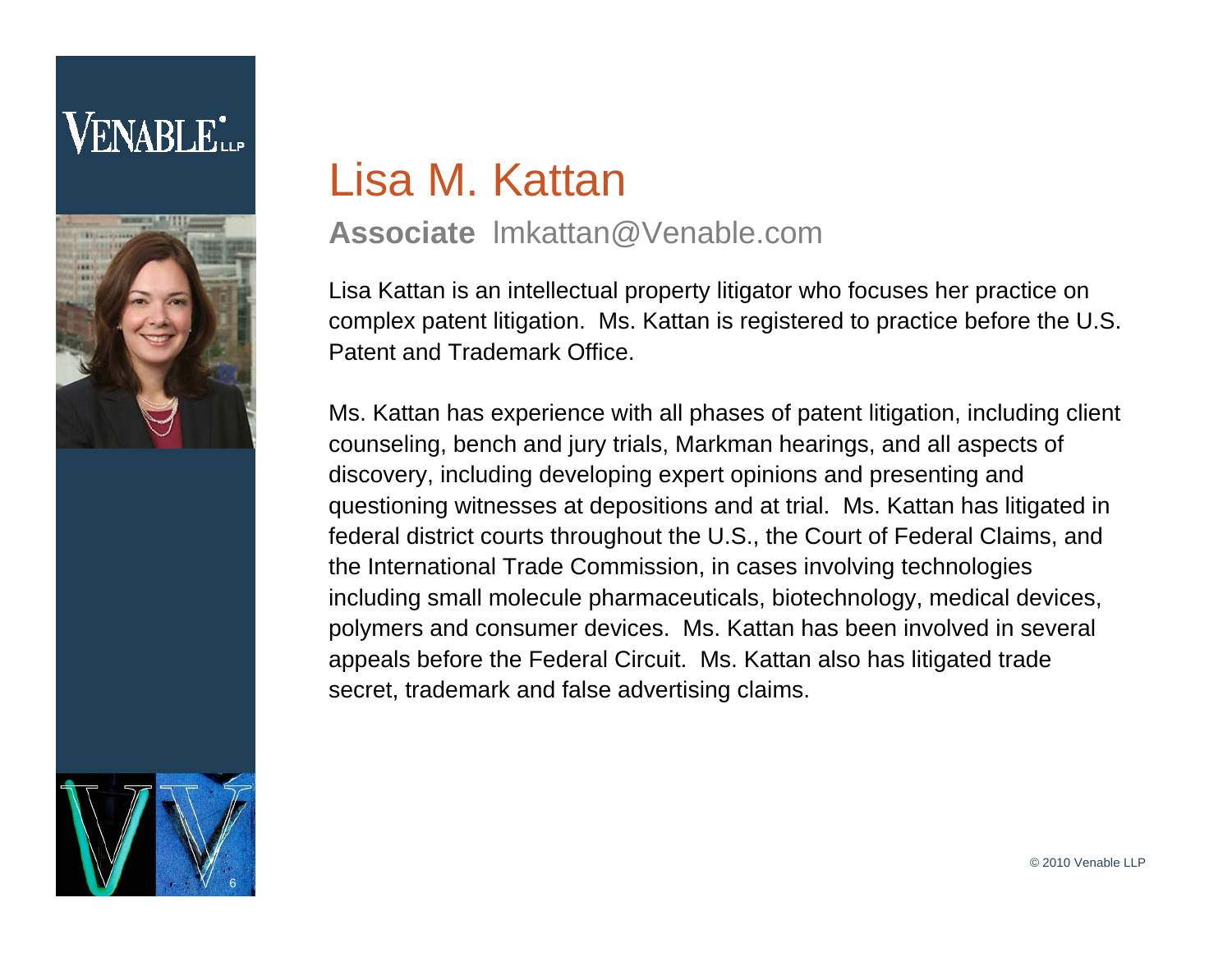

#### Christopher T. La Testa

#### **Associate** ctlatesta@Venable.com

Chris La Testa focuses his practice on intellectual property litigation. His practice involves assisting clients in a wide range of patent litigation issues, focusing primarily on pharmaceutical and electronic device patent disputes.

Mr. La Testa has experience in all phases of patent litigation with a special focus on pre-trial analysis and case preparation, complex discovery matters, including taking and defending fact witness depositions, and dispositive motions practice. Mr. La Testa also has been involved with several patent litigation appeals before the Federal Circuit. In addition, Mr. La Testa's diverse background in engineering and the biological sciences enables him to support the complex range of issues present in today's patent litigation.

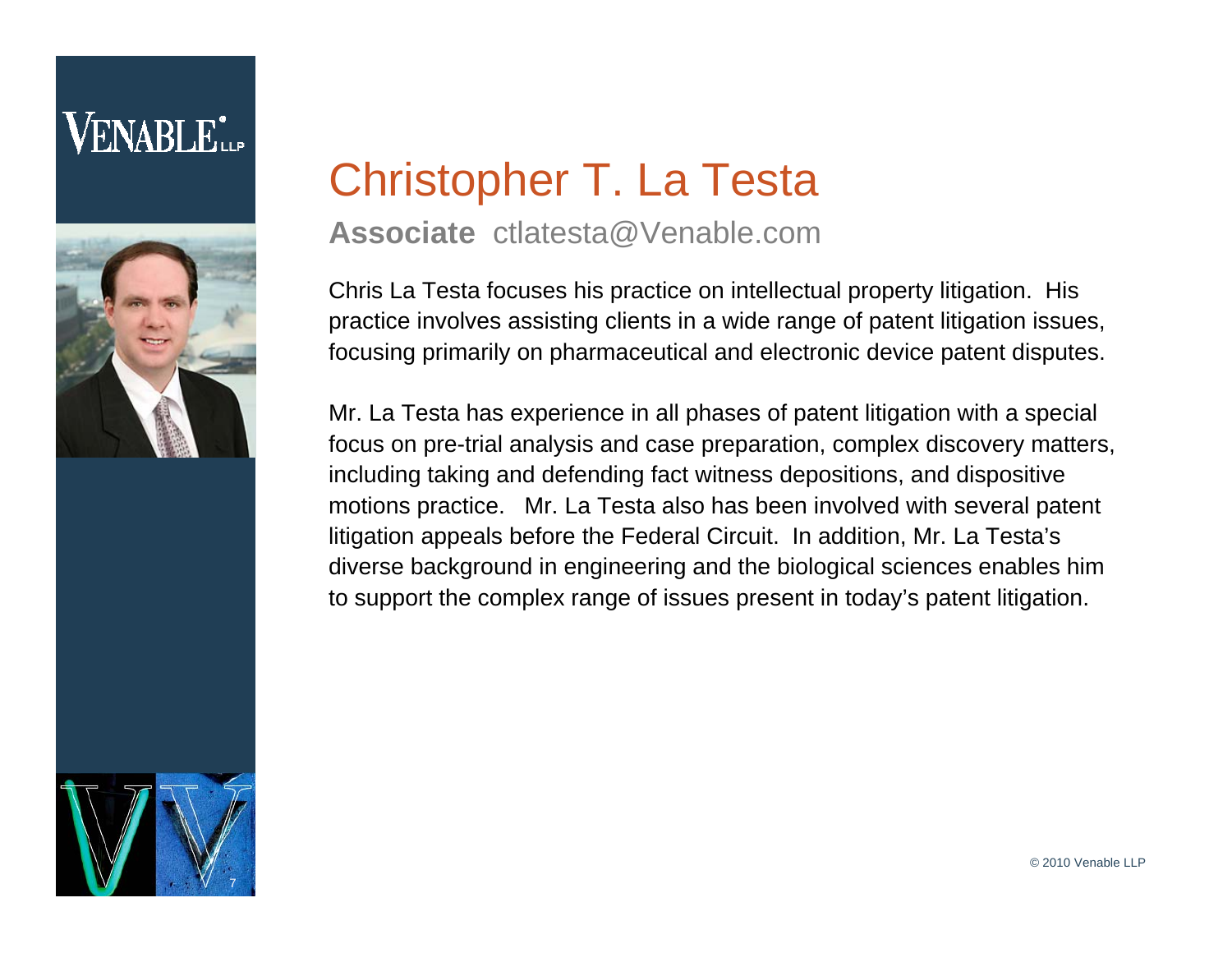#### What Is Patent Marking?

- 35 U.S.C. § 287(a)
- F Constructive notice vs. actual notice
- $\mathcal{L}^{\mathcal{L}}$  Damages in a subsequent patent litigation can only be collected from the time the infringer has notice
- $\overline{\phantom{a}}$  Issuance of a patent alone is not notice for damages calculations
- $\mathcal{L}^{\mathcal{L}}$  *Nike Inc. v. Wal-Mart Stores, Inc.* (CAFC 1998) – policy considerations behind marking statute

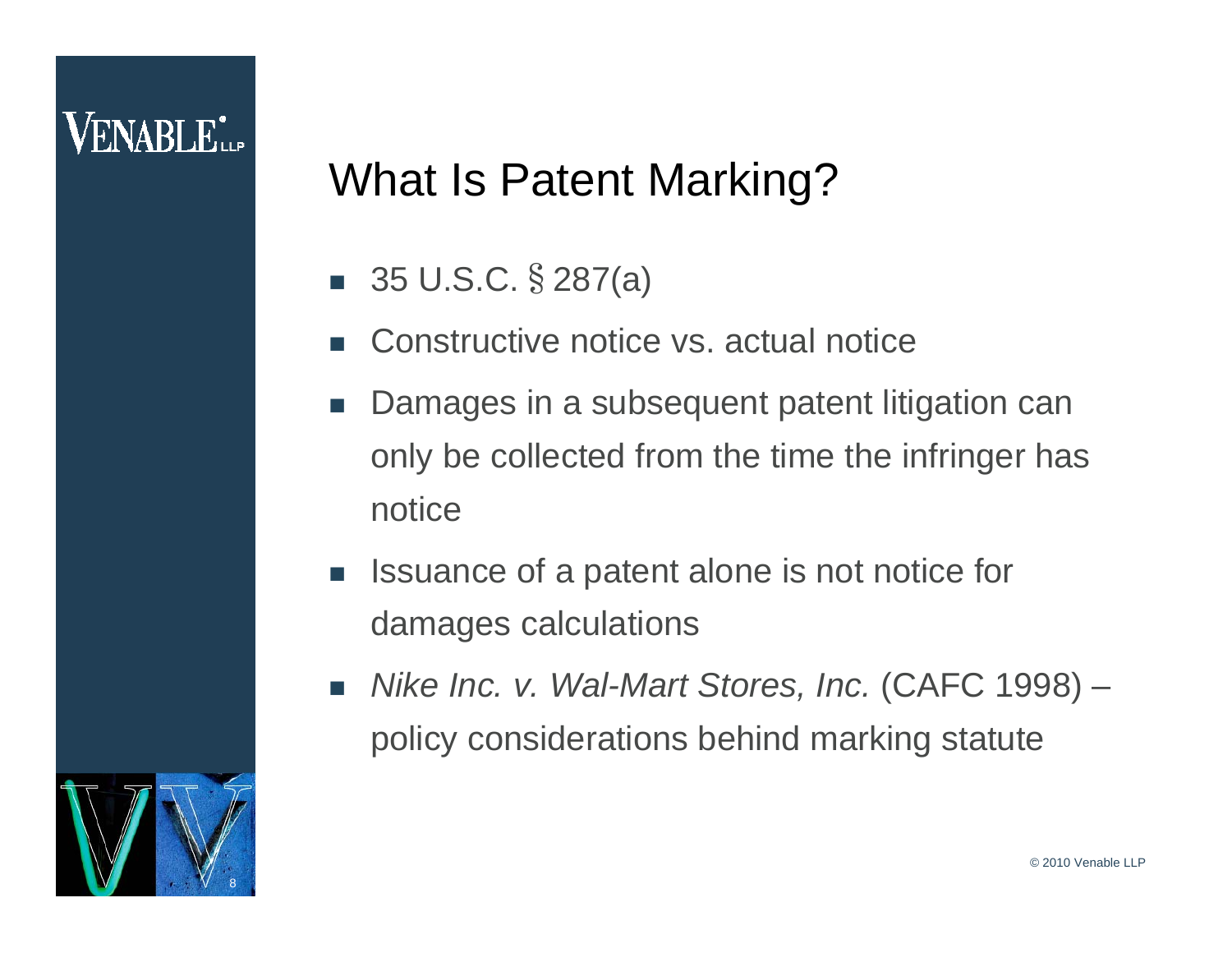#### Why Should Products Be Marked?

- $\overline{\mathbb{R}^n}$  Proper marking gives constructive notice of patent rights
- $\mathcal{L}^{\text{max}}$  Patent holders may recover up to six years of damages; no damages for infringement that occurred before notice of infringement
- **Provides competitive advantage**
- F Encourages research and development

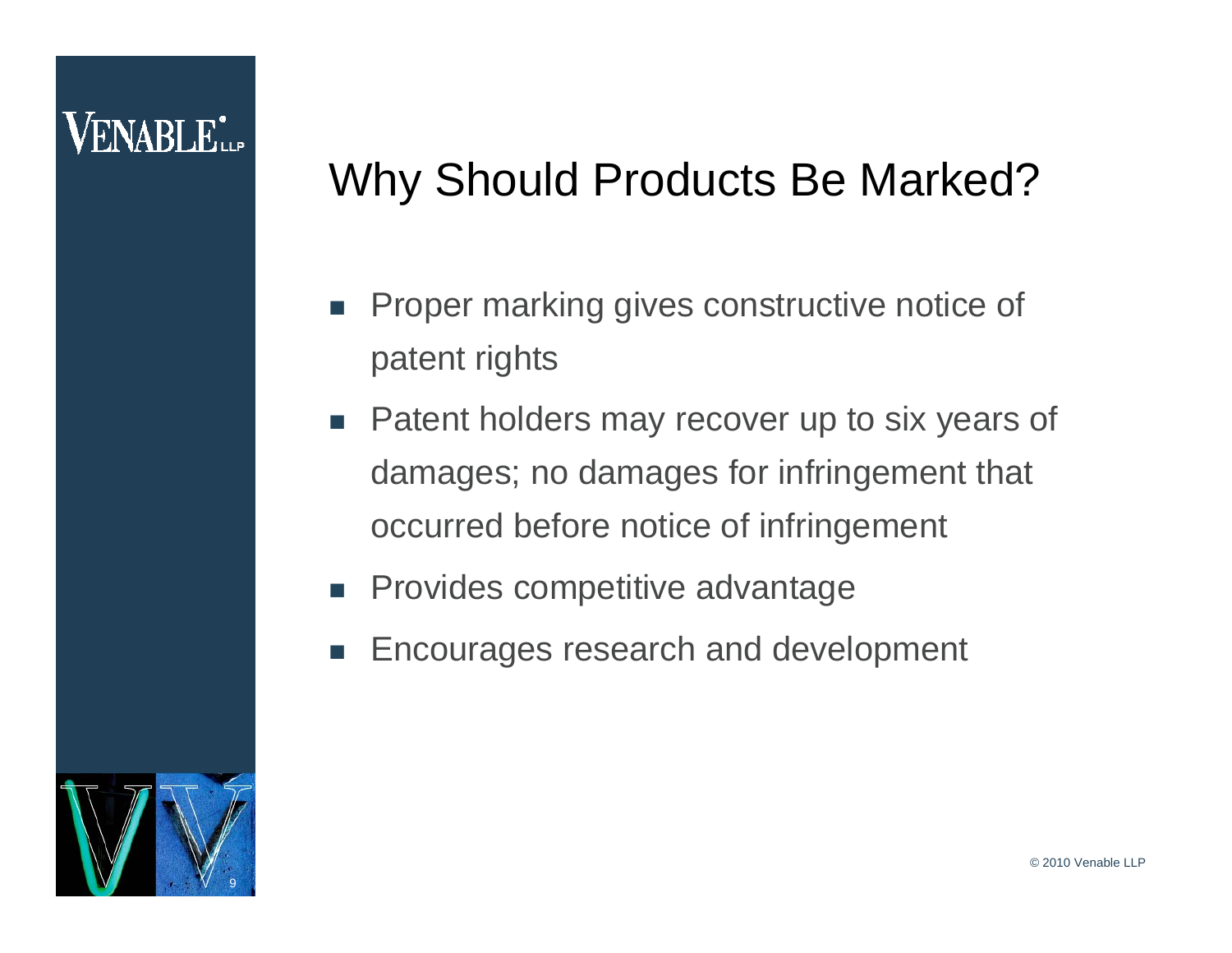#### **VENABLE**L

## Who Should Mark?

- $\mathcal{L}_{\mathcal{A}}$  Companies selling commercial products covered by apparatus, composition of matter or mixed (method plus) patents
- $\blacksquare$  Licensees selling commercial products covered by your patents, as well as chain of title – patentee, prior assignees and their licensees
- $\mathcal{L}^{\text{max}}$ Can be selective about which patents to mark

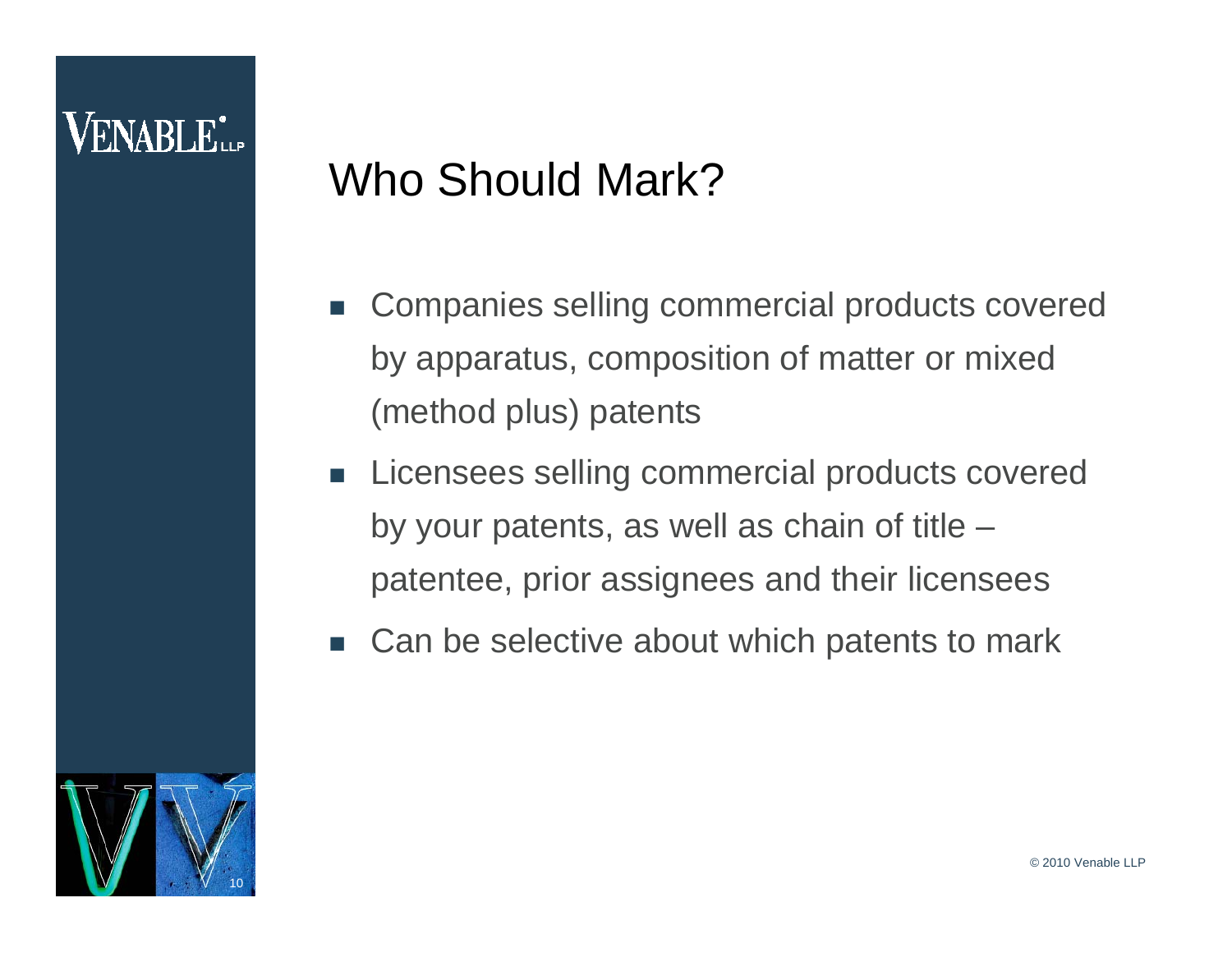#### What Should Be Marked and Where?

- $\mathcal{L}_{\mathrm{eff}}$  Use "Patent" or "Pat." and the patent numbers covering the product
- $\mathcal{L}_{\mathcal{A}}$ The products themselves *or*
- $\mathcal{L}_{\mathcal{A}}$  Packaging or labeling may be marked if the product cannot be legibly marked or marking would deface the product
- $\mathcal{L}^{\mathcal{A}}$  Mark substantially all of the product sold in the United States

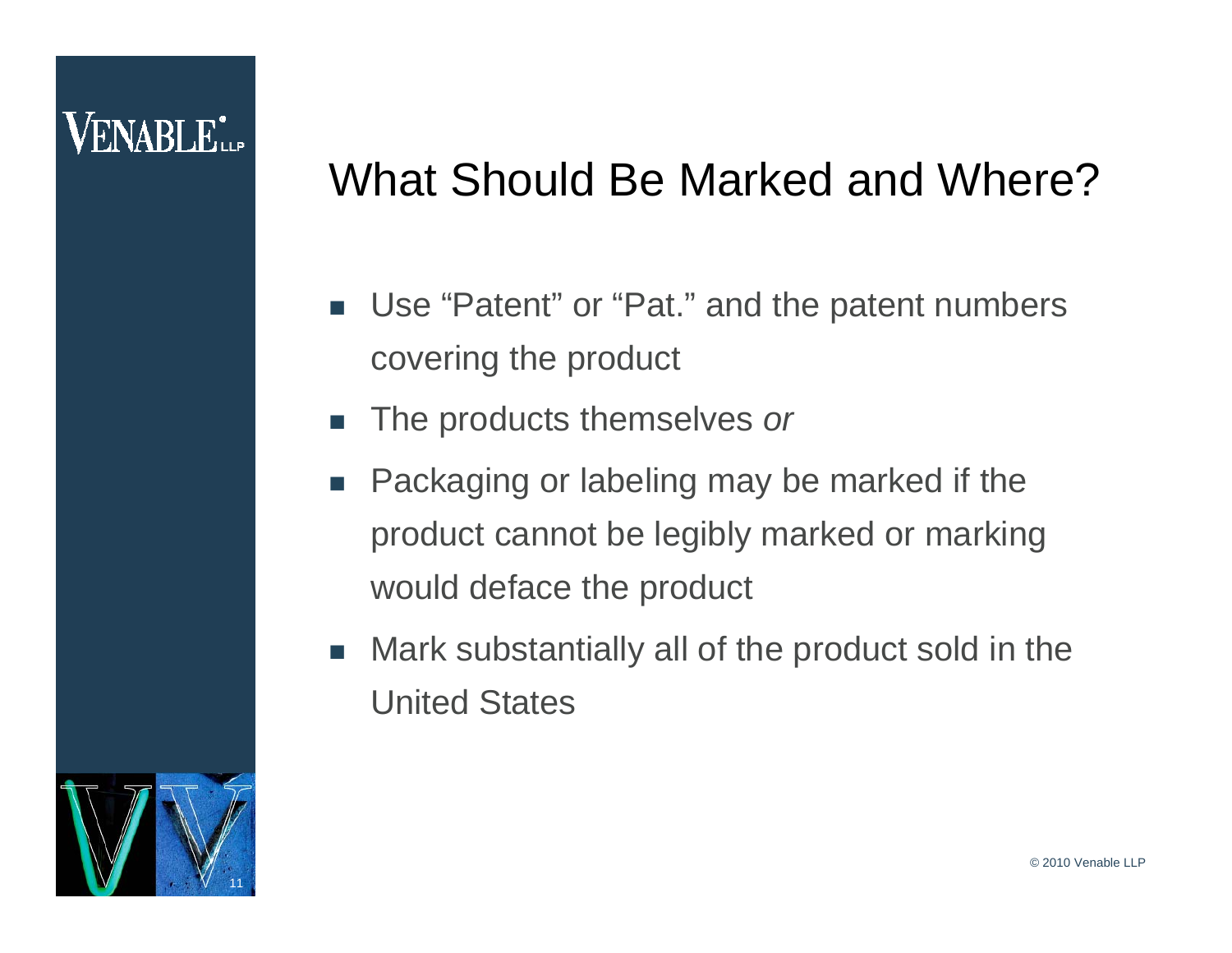#### When Should a Product be Marked?

- П As soon as the patent issues
- T. For the life of the patent without interruption
- $\mathcal{L}_{\mathcal{A}}$ Stop marking when the patent expires
- $\mathcal{L}_{\mathcal{A}}$  Each newly launched product covered by any claim of a patent

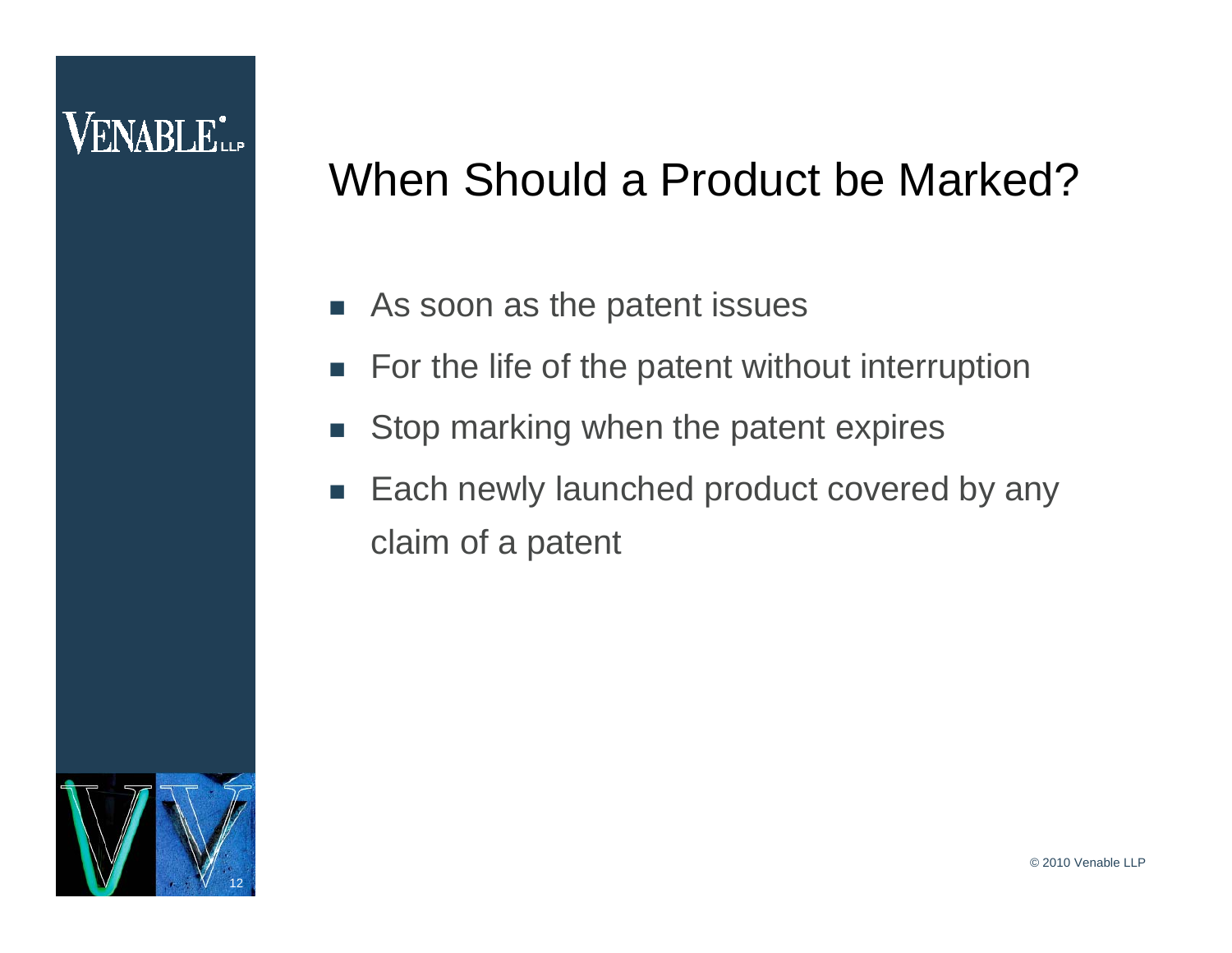## Dangers of False Marking

■ You are liable for false marking under 35 U.S.C. §292 if you:

- 1. Mark an unpatented article *with*
- 2. Intent to deceive the public
- $\sim 100$  Types of false marking:
	- Marking with expired patent (*Pequignot v. Solo Cup)*
	- – Marked with patent that does not have at least one claim that covers product (*Forest Group v. Bon Tool)*

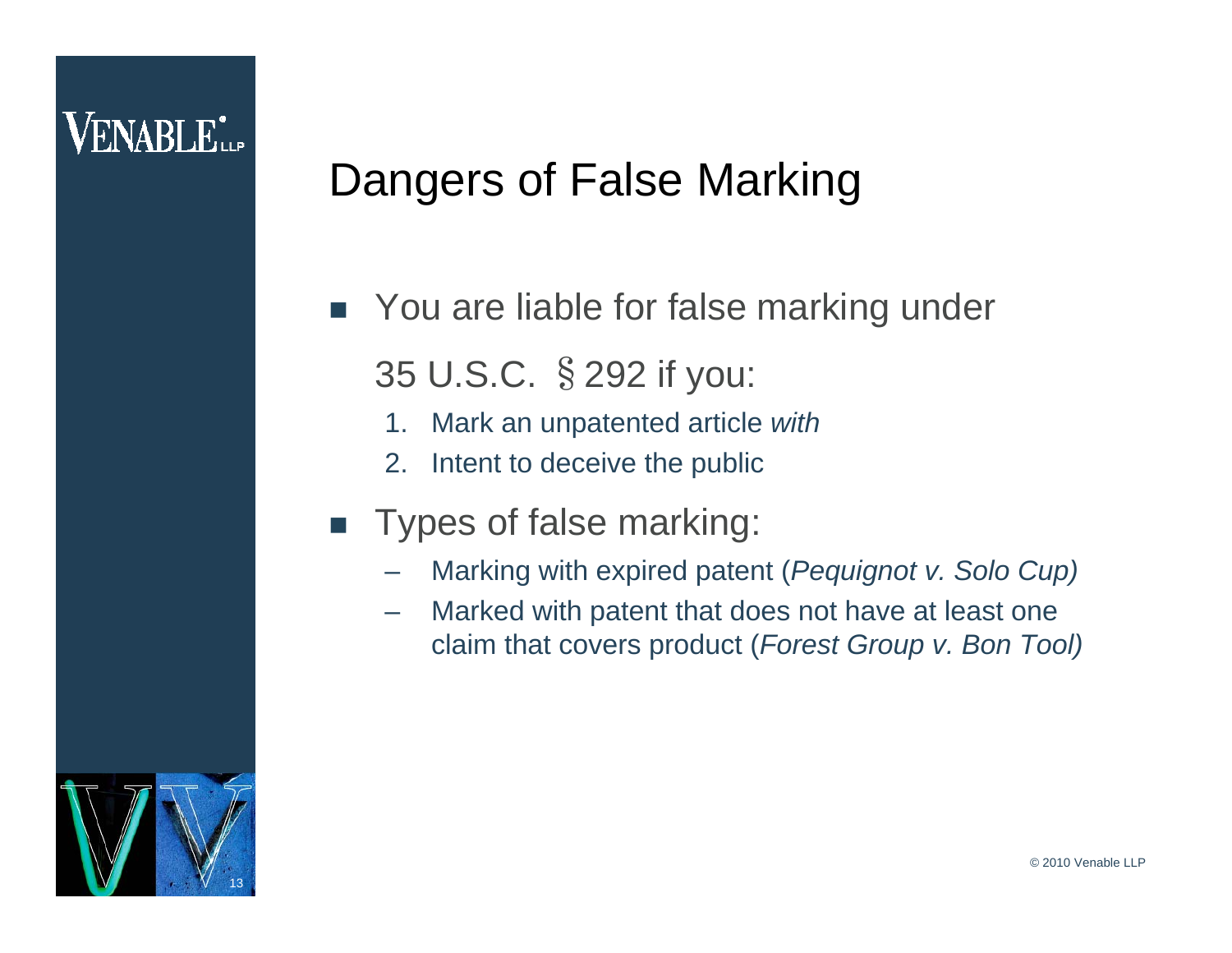## Dangers of False Marking

#### **Example 1** Liabilities for False Marking

- 35 U.S.C. §292(b) allows *qui tam* lawsuits
- Penalty is up to \$500 per "offense"
- Current rule is *each* falsely marked article is a separate offense

#### **Proposed Competitive Injury Requirement**

 Patent Reform Act of 2010 (S.515) – Congress may amend Section 292(b) to require that plaintiffs have a competitive injury before they can sue

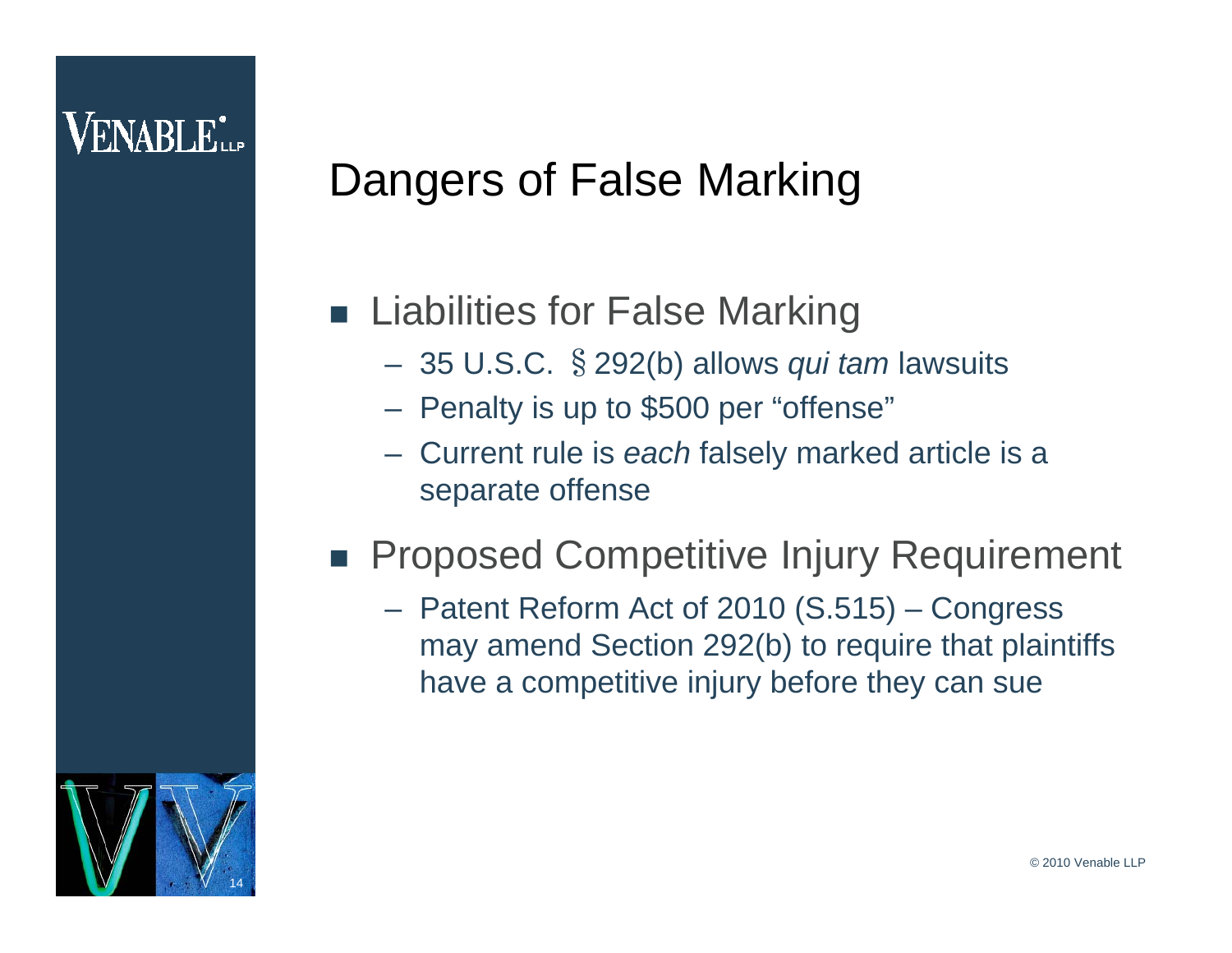#### Best Practices

- $\mathcal{L}_{\mathcal{A}}$  Establish patent marking procedures
	- To ensure proper marking
	- To show no intent to deceive
- Regularly audit your patent marking program
	- To remove patent numbers from products
		- Expired patents
		- Mis-labeled patents
	- To add patent numbers to products
		- Newly issued or acquired patents
		- Newly launched products

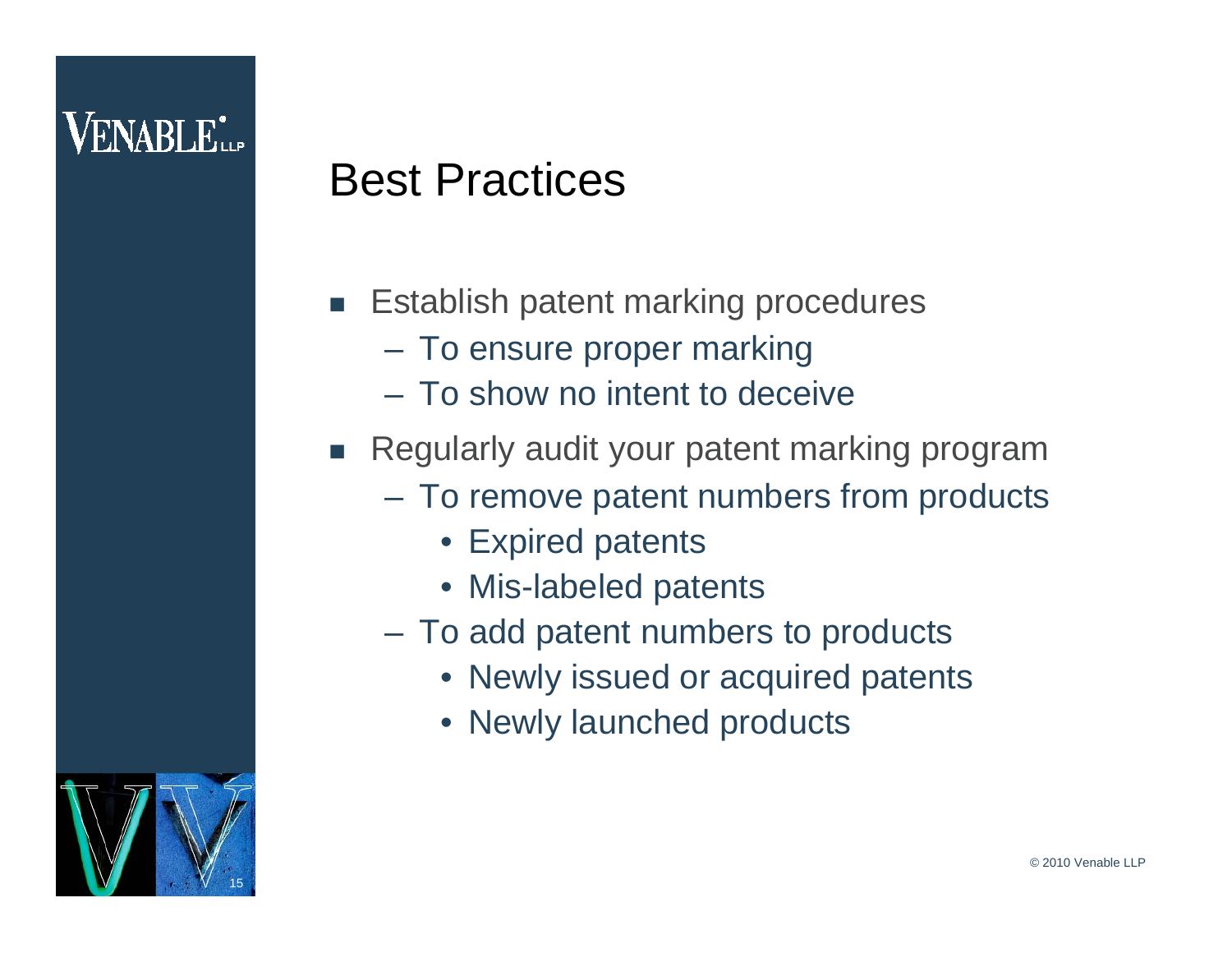#### Best Practices

- $\mathcal{L}_{\mathcal{A}}$  Get legal advice on close cases:
	- Is your product covered by the patent?
	- Do your license agreements require that your licensees mark?
	- Do you understand the risks of relying on actual notice?
		- Cost of monitoring or failing to monitor
		- Triggering declaratory judgment jurisdiction

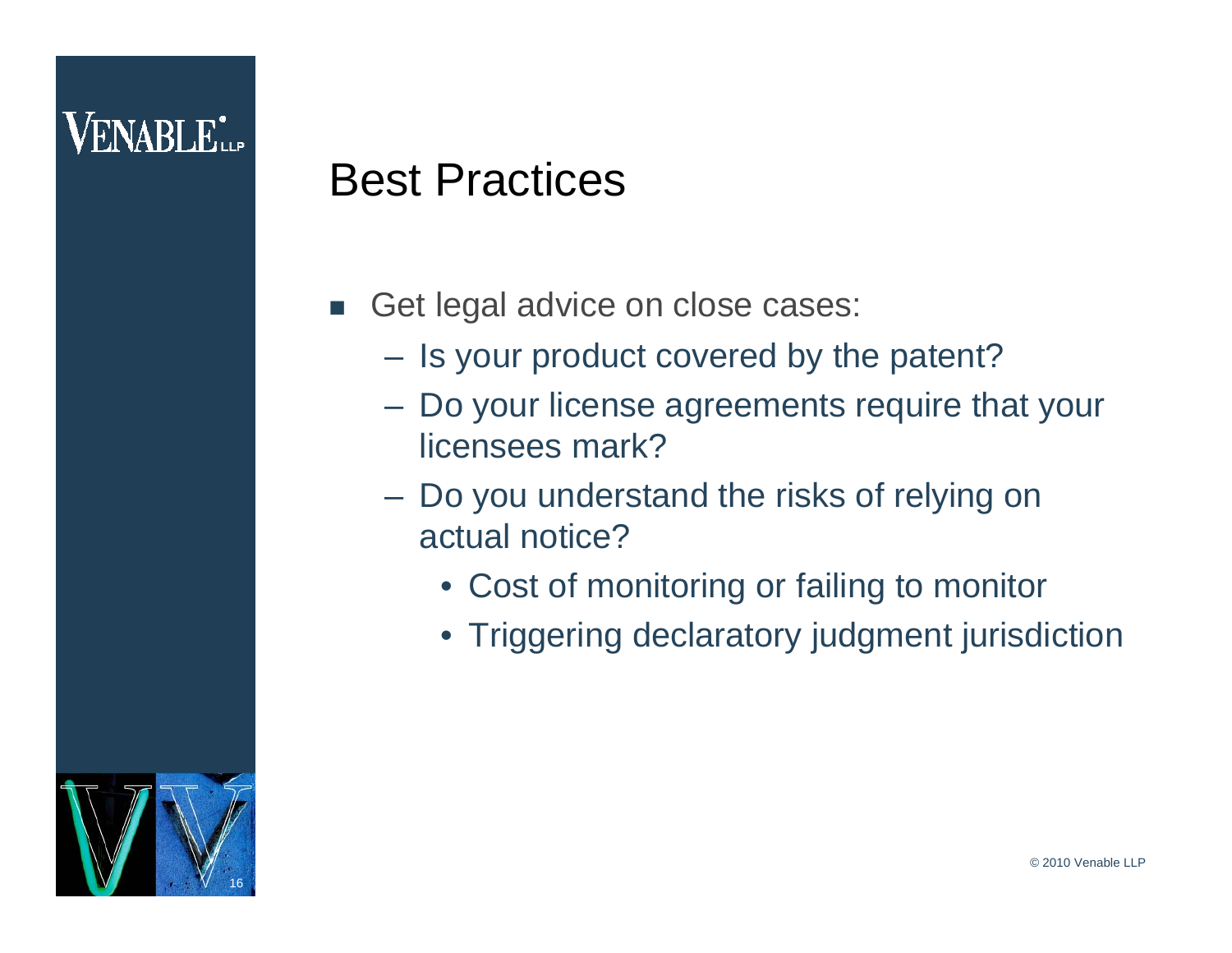

## **Questions**



© 2010 Venable LLP